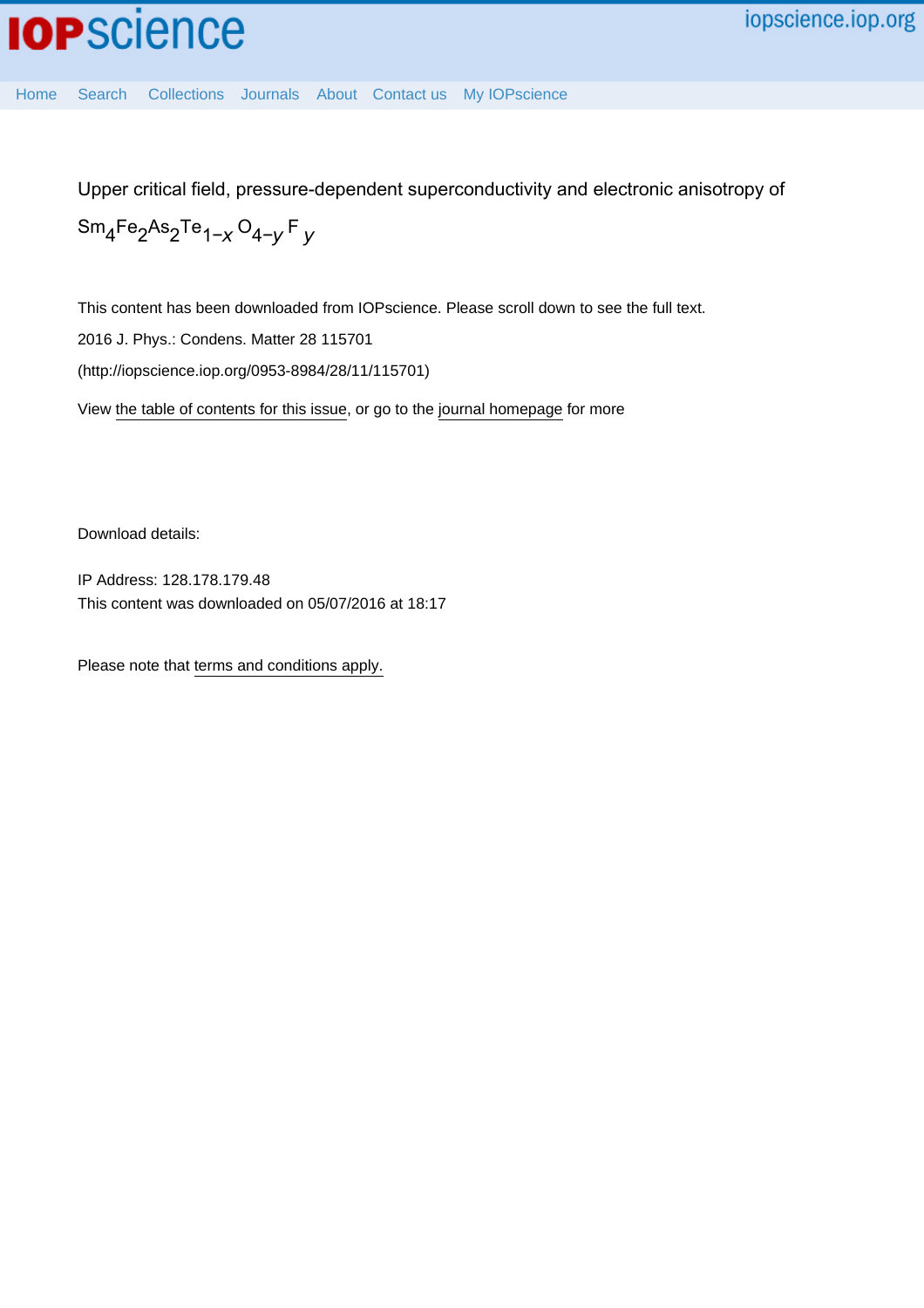J. Phys.: Condens. Matter **28** (2016) 115701 ([6](#page-6-3)pp) [doi:10.1088/0953-8984/28/11/115701](http://dx.doi.org/10.1088/0953-8984/28/11/115701)

# **Upper critical field, pressure-dependent superconductivity and electronic anisotropy of Sm4Fe2As2Te1−***<sup>x</sup>***O4−***<sup>y</sup>***F***<sup>y</sup>*

## **A Pisoni, S Katrych, P Szirmai, B Náfrádi, R Gaál, J Karpinski and L Forró**

Institute of Condensed Matter Physics, EPFL, CH-1015, Lausanne, Switzerland

E-mail: [andrea.pisoni@epfl.ch](mailto:andrea.pisoni@epfl.ch)

Received 6 November 2015, revised 21 January 2016 Accepted for publication 22 January 2016 Published 19 February 2016



#### **Abstract**

We present a detailed study of the electrical transport properties of a recently discovered ironbased superconductor:  $Sm_4Fe_2As_2Te_{0.72}O_{2.8}F_{1.2}$ . We followed the temperature dependence of the upper critical field by resistivity measurement of single crystals in magnetic fields up to 16 T, oriented along the two main crystallographic directions. This material exhibits a zero-temperature upper critical field of 90 T and 65 T parallel and perpendicular to the Fe<sub>2</sub>As<sub>2</sub> planes, respectively. An unprecedented superconducting magnetic anisotropy  $\gamma_H = H_{c2}^{ab} / H_{c2}^c \sim 14$  is observed near  $T_c$ , and it decreases at lower temperatures as expected in multiband superconductors. Direct measurement of the electronic anisotropy was performed on microfabricated samples, showing a value of  $\rho$  / $\rho_{ab}$ (300 K) ~ 5 that rises up to 19 near  $T_c$ . Finally, we have studied the pressure and temperature dependence of the in-plane resistivity. The critical temperature decreases linearly upon application of hydrostatic pressure (up to 2GPa) similarly to overdoped cuprate superconductors. The resistivity shows saturation at high temperatures, suggesting that the material approaches the Mott–Ioffe–Regel limit for metallic conduction. Indeed, we have successfully modelled the resistivity in the normal state with a parallel resistor model that is widely accepted for this state. All the measured quantities suggest strong pressure dependence of the density of states.

Keywords: Fe-based superconductors, upper critical field, hydrostatic pressure, electronic anisotropy, novel materials

S Online supplementary data available from [stacks.iop.org/JPhysCM/28/115701/mmedia](http://stacks.iop.org/JPhysCM/28/115701/mmedia)

(Some figures may appear in colour only in the online journal)

### **1. Introduction**

We recently succeeded in synthesizing a new class of pnictide superconductors:  $L_4Fe_2As_2Te_{1-x}O_{1-y}F_y$  ( $L = Pr$ , Sm, Gd) [\[1](#page-6-0), [2\]](#page-6-1), which we have labelled '42214' following the convention described in [[1\]](#page-6-0). These compounds present critical temperatures  $(T_c)$  up to 46 K upon substitution of the rare earth element and optimum fluorine doping. Their tetragonal crystal structure presents an alternation of  $Fe<sub>2</sub>As<sub>2</sub>$ conducting layers and  $L_2O_2$  spacing layers separated along the *c* direction by Te atoms. The lattice constants *a* and *b* are comparable to those found in the '1111' structure but the *c* axis parameter is ~3.5 times larger because of the oxide layer [[3](#page-6-2)]. The presence of tellurium vacancies is thought to be responsible for superconductivity occurring at 25 K in *L*<sub>4</sub>Fe<sub>2</sub>As<sub>2</sub>Te<sub>1−*x*</sub>O<sub>4</sub> samples. Here we present a systematic and comprehensive study of the electronic and magnetic properties of  $Sm_4Fe_2As_2Te_{1-x}O_{1-y}F_y$  which displays  $T_c = 40 K$ upon optimum electron doping by fluorine substitution [[2](#page-6-1)]. We report the upper critical field, pressure-dependent resistivity and direct measurement of the electronic anisotropy of  $Sm_4Fe_2As_2Te_{0.72}O_{2.8}F_{1.2}.$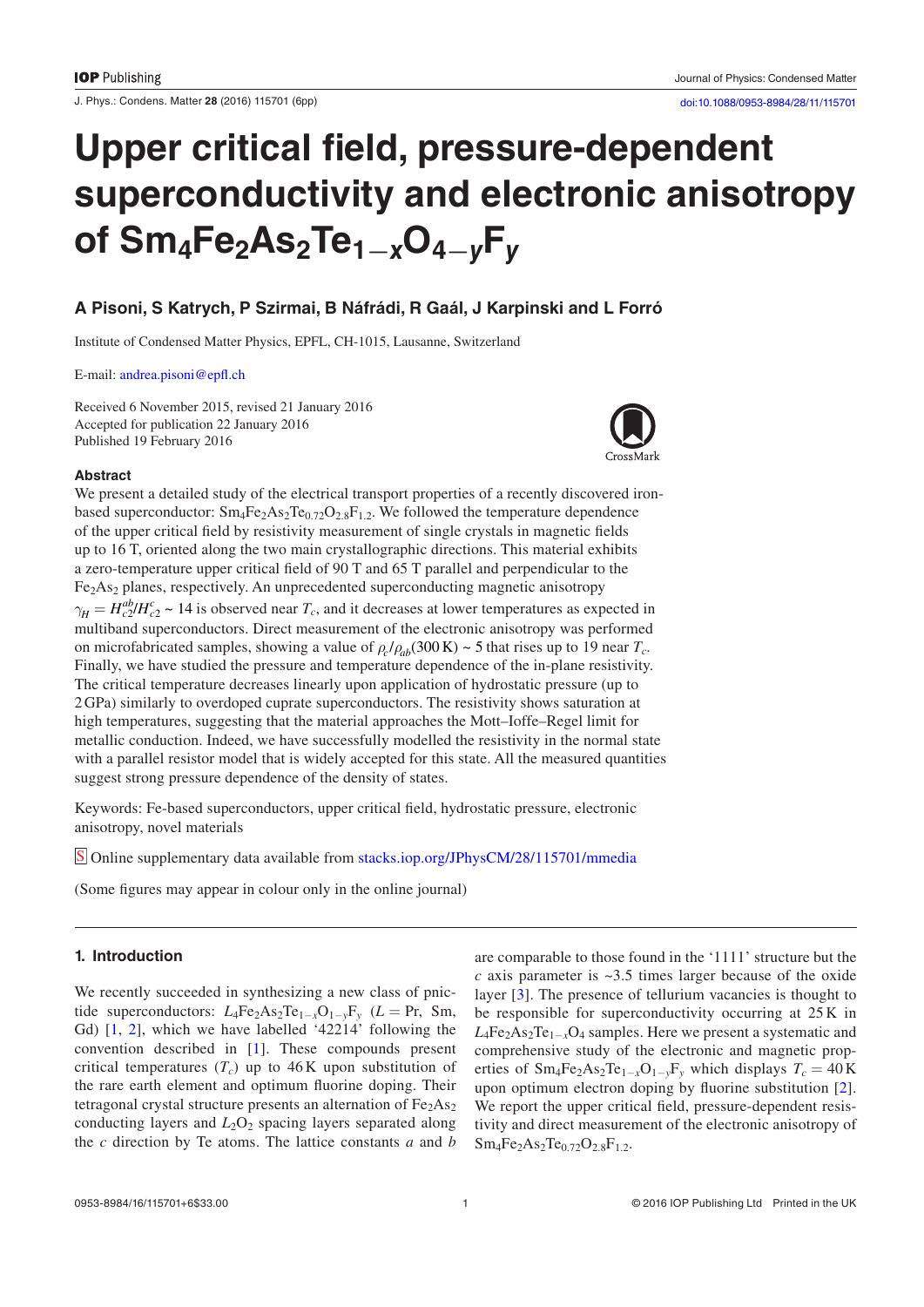<span id="page-2-0"></span>

**Figure 1.** Temperature and magnetic field dependence of resistivity of Sm<sub>4</sub>Fe<sub>2</sub>As<sub>2</sub>Te<sub>0.72</sub>O<sub>2.8</sub>F<sub>1.2</sub> single crystal measured with fields applied (a) perpendicular to the Fe<sub>2</sub>As<sub>2</sub> layers (*H*||c) and (b) parallel to them (*H*||ab), the dashed blue line represent the criteria used to evaluate the three different critical temperatures as stated in the text. The values of the magnetic field are 0, 0.25, 0.5, 1, 2, 3, 4, 5, 6, 7, 8, 9, 10, 11, 12, 13, 14, 15 and 16 T following the arrow in both panels.

#### **2. Experimental details**

Single crystals with nominal composition  $Sm_4Fe_2As_2Te_{0.72}O$  $2.8F_{1,2}$  were grown at high temperature and at high pressure employing a cubic-anvil system. Details regarding the crystals growth and their characterization are described elsewhere [\[1](#page-6-0), [2\]](#page-6-1). To measure electrical resistivity  $(\rho)$  a standard fourpoint configuration was adopted. Due to the small sample dimensions (<100 *μ*m) platinum leads were deposited on the sample surfaces by focused ion beam (FIB) technique. Magnetic field was applied both parallel and perpendicular to the crystallographic *c*-axis. Resistivity was recorded as a function of temperature down to 1.7K in different magnetic fields up to 16 T. The temperature dependence of  $\rho$  in hydrostatic pressures up to 2GPa was measured in a piston-cylinder cell employing Daphne oil 7 373 as pressure transmitting medium. The pressure was determined by the superconducting transition temperature of a lead pressure gauge. To measure the electronic anisotropy ( $\rho_c/\rho_{ab}$ ), FIB was used to shape a lamella extracted from the single crystal. This has allowed simultaneous 4 point measurement of the two resistivities on the same sample.

#### **3. Results and discussion**

#### *3.1. Upper critical field*

In order to extract the upper critical field  $(H<sub>c2</sub>)$  of  $Sm<sub>4</sub>Fe<sub>2</sub>As<sub>2</sub>$  $Te_{0.72}O_{2.8}F_{1.2}$ , resistivity measurements were performed as a function of temperature at different constant magnetic fields up to 16 T. The results for magnetic field oriented perpendicular to the Fe<sub>2</sub>As<sub>2</sub> layers (*H*||c) and along them (*H*||ab) are reported in figures  $1(a)$  $1(a)$  and (b), respectively. In zero-field the superconducting temperature for our crystals is  $T_c \sim 35$  K. With increasing magnetic field  $T_c$  decreases showing the usual suppression of superconductivity. As already observed in other layered superconductors, this suppression is more pronounced when  $H||c$  than when  $H||ab$  [[4\]](#page-6-4). For  $H||c$  the resistivity shows a small up-turn that increases with magnetic field. This could be ascribed to possible disorder or fluorine doping inhomogeneity inside the sample. The width of the superconducting transition monotonically increases with magnetic field parallel to *ab* planes while for  $H||c$  an anomalous sharpening of the superconducting transition is observed upon increasing field. In order to confirm this anomaly we measured  $H_{c2}$   $|c$  for another sample shaped by FIB in a rectangular bar only 10 *μ*m long and  $5 \times 5 \mu m$  in cross-section. The results (see supplemental material, [stacks.iop.org/JPhysCM/28/115701/mmedia](http://stacks.iop.org/JPhysCM/28/115701/mmedia)) show the same characteristics. A similar phenomenon was already reported in other unconventional superconductors [\[5](#page-6-5)] and in NdFeAsO $_{0.7}F_{0.3}$  for magnetic field above 25 T [[6\]](#page-6-6).

Figure [2](#page-3-0) presents the upper critical magnetic field of Sm  $_4Fe<sub>2</sub>As<sub>2</sub>Te<sub>0.72</sub>O<sub>2.8</sub>F<sub>1.2</sub>$ , from resistivity measurements, as a function of temperature. In our analysis we define the onset *Tc* at the crossing point of two extrapolated lines: one drawn through the resistivity curve in the normal state just above  $T_c$ , and the other through the steepest part of the resistivity curve in the superconducting state. The midpoint  $T_c$  is determined as the temperature at which the resistivity is 50% of its value at the onset  $T_c$ . The zero-point  $T_c$  is defined at zero-resistivity point (i.e. when the measured  $\rho(T)$  drops below our experimental sensitivity). The graphical representation of these three different critical temperatures is provided in figure [1\(](#page-2-0)b). From these three temperatures, we calculate the transition width as the difference between the onset and zero-point  $T_c$ . The upper critical field  $(H<sub>c2</sub>)$  is defined at the midpoint  $T<sub>c</sub>$  and it is shown as a function of temperature for  $H||c$  and  $H||ab$ (filled dots). The empty dots in figure [2](#page-3-0) represent the values of  $H<sub>zero res.</sub>$  defined at the zero-resistivity point. The temperature dependences of the in-plane  $(H_{c2}^{ab})$  and the out-of-plane  $(H_{c2}^c)$  upper critical field show a non-linear trend with a convex form more pronounced for  $H||c$ . This behaviour was already reported in some '1111' superconducting compounds [[7\]](#page-6-7) and it was interpreted as an intrinsic feature of pnictide superconductors, explained by a two band model [\[6](#page-6-6)]. Because of the positive second derivative,  $H_{c2}(T)$  cannot be explained by the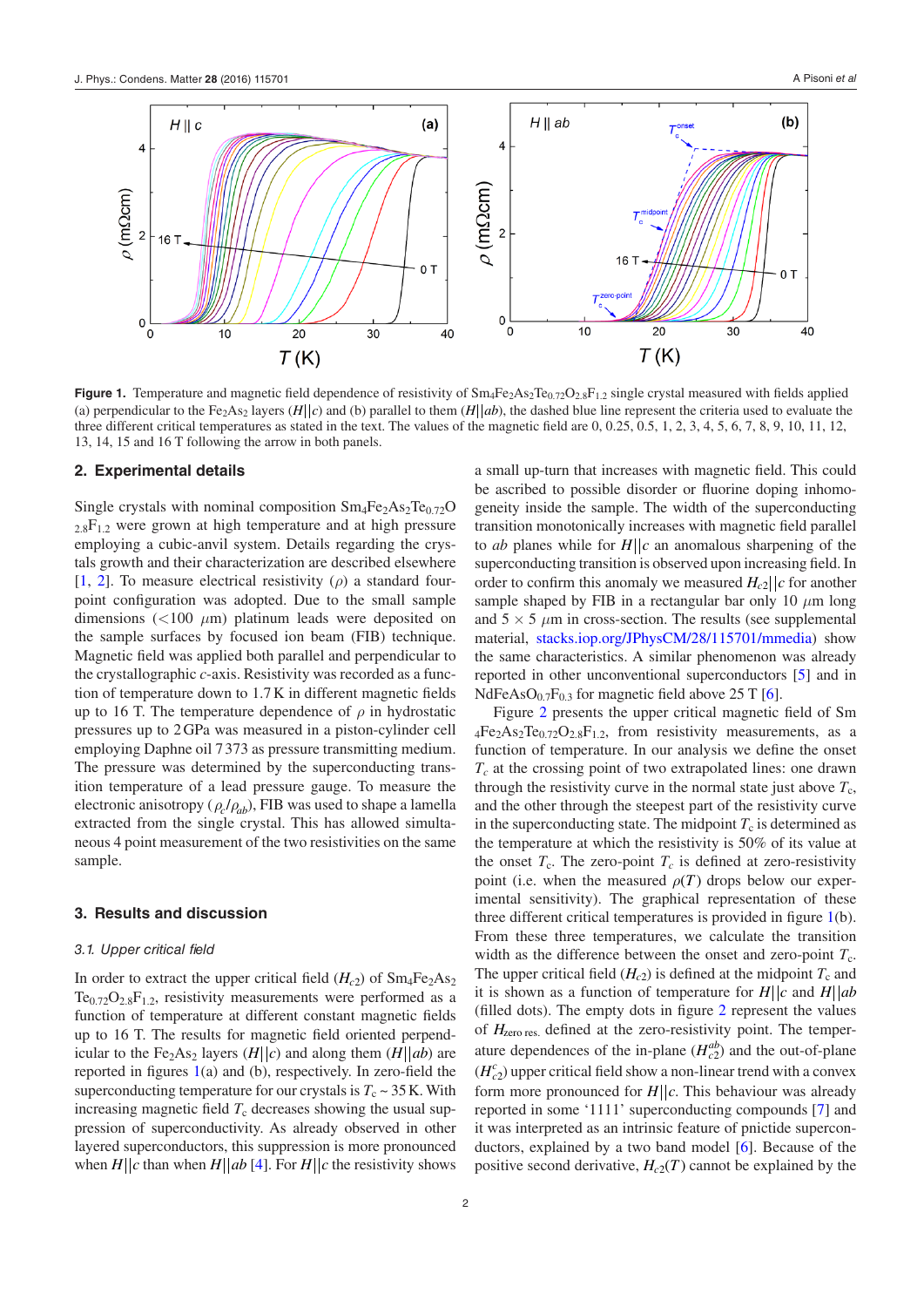<span id="page-3-0"></span>

**Figure 2.** Magnetic field-temperature phase diagram from resistivity measurement with  $H||ab$  (black points) and  $H||c$  (red points). Filled dots correspond to values of the upper critical field  $(H<sub>c2</sub>)$  estimated from the midpoint of the resistive transitions while empty dots represent the fields evaluated at the zero-resistivity point. Blue dashed lines are the fits (as explained in the text) used to extract the values of  $H_{c2}^{ab}(0)$  and  $H_{c2}^{c}(0)$ . The inset shows the magnetic field anisotropy  $(\gamma_H)$  extracted using the midpoint criterion (filled blue dots) and the zero-resistivity criterion (empty blue dots) as a function of temperature near  $T_c$ . The solid black line in the inset represents the value of  $\gamma$ <sup>H</sup> calculated from the fitted function as described in the text.

standard Werthamer–Helfand–Hohenberg (WHH) model [[8\]](#page-6-8) that is strictly valid for single band conventional superconductors in weak-coupling regime and that is found to underestimate  $H_{c2}(0)$  considerably in unconventional superconductors [\[6](#page-6-6), [9](#page-6-9)–[11\]](#page-6-10). We therefore decided to extract the zero-temperature values  $H_{c2}^{c}(0)$  and  $H_{c2}^{ab}(0)$  using a theoretical approach usually employed for cuprate superconductors [\[12](#page-6-11)–[16](#page-6-12)] and other unconventional superconductors [\[17](#page-6-13), [18](#page-6-14)] with a very similar  $H_{c2}(T)$  curve. Following the example of Zhang *et al* [\[13](#page-6-15)], we fitted the critical field values in figure [2](#page-3-0) with

$$
H_{c2}(T) = A + B e^{(-T/C)}
$$
 (1)

<span id="page-3-1"></span>where *A*, *B* and *C* are constant parameters. This purely empirical functional form, besides describing the data points sufficiently well, has the advantage of yielding a finite  $H_c<sub>2</sub>(0)$ . The resulting fits are presented in blue dashed lines in figure [2.](#page-3-0) As it can be seen, equation [\(1](#page-3-1)) gives a remarkably good description of the experimental results. From the above fitting we obtained  $\mu_0 H_{c2}^{ab}(0) = \Phi_0 / (2\pi \xi_{ab} \xi_c) = 90 \text{ T}$ , where *ξab* is the in-plane coherence length, *ξc* the out-of-plane coherence length and  $\Phi_0$  is the magnetic flux quantum. For  $H||c$ we deduced  $\mu_0 H_{c2}^c(0) = \Phi_0 / (2\pi \xi_{ab}^2) = 65 \text{ T}$ , which corresponds to  $\xi_{ab} = 22.5 \text{ Å}$ , therefore implying  $\xi_c = 16.3 \text{Å}$ . The magnetic field anisotropy  $(\gamma_H)$  was extracted using both the midpoint criterion (filled blue dots) and the zero-resistivity criterion (empty blue dots) and it is presented in the inset of figure [2.](#page-3-0) As it can be observed the two criteria give  $\gamma$ <sup>H</sup> values that follow a common and continuous trend. The solid black line, in the inset of figure [2,](#page-3-0) represents the values of *γ*<sub>*H*</sub> calculated from the fits of the  $H_{c2}(T)$  curves, as described

<span id="page-3-2"></span>

**Figure 3.** Electrical resistivity versus temperature at different pressures up to 2GPa. The inset shows the pressure dependent residual resistance ratio. The solid blue lines represent fits to the parallel-resistor model as explained in the text.

above. The magnetic field anisotropy shows a maximum at  $T \sim 0.75 * T_c = 25$  K, as reported in other pnictide superconductors [[19,](#page-6-16) [20](#page-6-17)] and which is in agreement with some theoretical model [\[21](#page-6-18)] for multiband superconductors. The value of the maximum,  $\gamma_H = H_{c2}^{ab}/H_{c2}^c \sim 14$ , is the highest reported so far among iron-based superconductors [\[6](#page-6-6), [11,](#page-6-10) [20,](#page-6-17) [22\]](#page-6-19) and it reflects the remarkable structural anisotropy of this oxypnictide compound. With lowering temperature  $\gamma$ <sup>H</sup> decreases to a nearly isotropic system as reported for other Fe-based superconductors [[23,](#page-6-20) [24\]](#page-6-21).

#### *3.2. Pressure effect*

Figure [3](#page-3-2) shows  $\rho(T)$  at different hydrostatic pressures up to 2GPa. The room temperature value of *ρ* decreases from  $\rho$ (300 K) = 7.55 mΩcm at 0 GPa to  $\rho$ (300 K) = 6 mΩcm at 2GPa. The resistivity in the normal state presents a non-linear behaviour that flattens out approaching a limiting value  $(\rho_{sat})$ as the temperature increases. Such a saturation phenomenon was already observed and extensively studied in many A15 superconductors [[25,](#page-6-22) [26\]](#page-6-23), Chevrel phases [\[27](#page-6-24)] and V*x*Si*y* [[28\]](#page-6-25) alloys. It was interpreted as evidence of the Mott–Ioffe–Regel (MIR) criterion [[29,](#page-6-26) [30](#page-6-27)], which states that the electron mean free path (*l*) cannot be shorter than the interatomic distance (*a*). In order to justify the analysis based on the MIR criterion we fitted our experimental data employing the 'parallelresistor model' [\[31](#page-6-28), [32](#page-6-29)], a phenomenological model in which the limiting resistivity is reached when  $l \sim a$ .

$$
\frac{1}{\rho(T)} = \frac{1}{\rho_{\rm id}(T)} + \frac{1}{\rho_{\rm sat}}\tag{2}
$$

<span id="page-3-3"></span>with

$$
\rho_{\rm id}(T) = \rho_{\rm id}(0) + AT \tag{3}
$$

<span id="page-3-4"></span>where  $\rho_{\rm id}(0)$  is the ideal temperature independent factor due to scattering by impurities and defects, while the linear term in temperature is associated with the phonon-scattering. In metals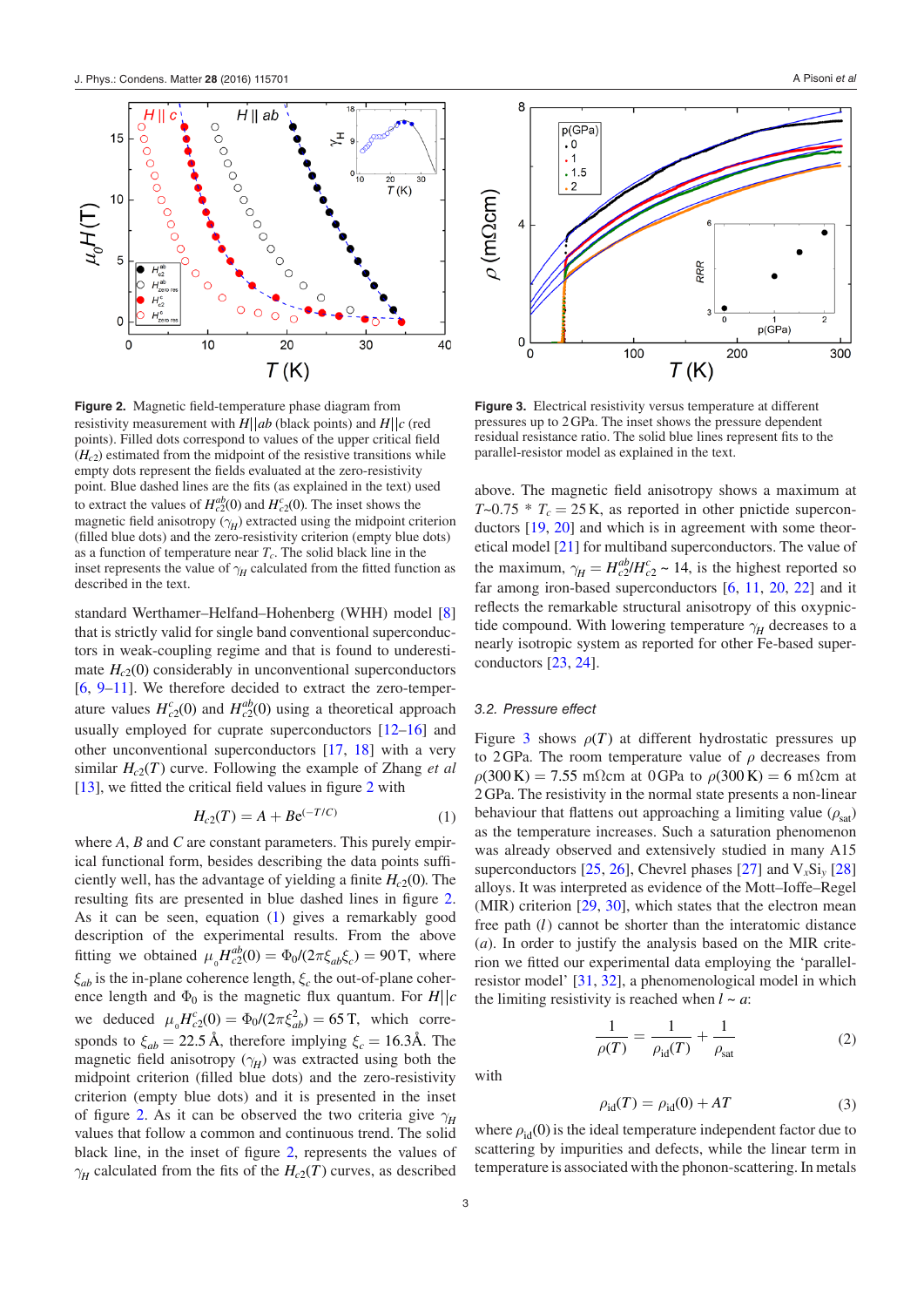<span id="page-4-0"></span>**Table 1.** Fitting parameters for the parallel-resistor model as explained in the text.

| $p$ (GPa) |       | $\rho_{\rm id}(0)$ (m $\Omega$ cm) $A$ (m $\Omega$ cm K <sup>-1</sup> ) | $\rho_{\text{sat}}$ (m $\Omega$ cm) |
|-----------|-------|-------------------------------------------------------------------------|-------------------------------------|
|           | 2.388 | 0.0821                                                                  | 11.073                              |
|           | 1.577 | 0.0755                                                                  | 9.879                               |
| 1.5       | 1.282 | 0.0643                                                                  | 9.888                               |
|           | 1.054 | 0.0503                                                                  | 9.893                               |

where  $l \gg a$ , like in copper  $(l_{Cu} \sim 100\text{\AA})$  [[33\]](#page-6-30),  $\rho(T) \sim \rho_{id}(T)$ . In figure [3](#page-3-2) the blue solid lines are the least squares fits to the data using equations ([2\)](#page-3-3) and ([3\)](#page-3-4), where  $\rho_{\text{id}}(0)$ , *A* and  $\rho_{\text{sat}}$  are allowed to vary. As it can be seen, the agreement between the model and the experimental data is very good. The values of  $\rho_{\rm id}$ (0), *A* and  $\rho_{\rm sat}$  are reported in table [1](#page-4-0) for each pressure. The values of  $\rho_{\text{sat}}$  appear to be nearly independent of the applied pressure, while the values of *A* and  $\rho_{\text{id}}(0)$  decrease monotonously as the pressure increases. In A15 compounds [\[30](#page-6-27), [32\]](#page-6-29)  $ρ<sub>sat</sub>$  is experimentally found between 100 and 300  $μΩcm$ , in good agreement with the MIR estimation. These values are an order of magnitude lower than the one we observe in Sm  $4Fe<sub>2</sub>As<sub>2</sub>Te<sub>0.72</sub>O<sub>2.8</sub>F<sub>1.2</sub>$ . However, previous reports in both La<sub>2−*x*</sub>Sr<sub>*x*</sub>CuO<sub>4</sub> [[33\]](#page-6-30) (for small *x*) and Bi<sub>2</sub>Sr<sub>2</sub>Ca<sub>1−*x*</sub>Y<sub>*x*</sub>Cu<sub>2</sub>O<sub>8+*y*</sub> [\[34](#page-6-31)] showed saturation to resistivity values in the mΩcm range at room temperature, similar to our case. Gunnarsson *et al* [[33\]](#page-6-30) demonstrated that the semiclassical approach used for the MIR criterion breaks down when one deals with strongly correlated multiband systems where the interband transitions are important. They employed the *t* − *J* model to show that resistivity can saturate at much higher values than predicted by the MIR criterion [\[33](#page-6-30)]. The fact that saturation occurs at high resistivity values, in agreement with what already observed in other Fe-based superconductors [[35\]](#page-6-32), could be ascribed to the multiband nature of these superconductors.

The residual resistance ratio RRR =  $\rho(300 \text{ K})/\rho(0 \text{ K})$ , where  $\rho(0 \text{ K}) = \rho_{\text{id}}(0)$  is value of resistivity extrapolated at zero Kelvin using the parallel-resistor model, increases from 3.2 to 5.7 with pressure (inset figure [4\)](#page-5-0). This variation is in large part due to the change of the zero temperature term. In figure [4](#page-5-0) the variation of  $T_c$  with pressure is presented.  $T_c$  decreases almost linearly at a rate of 1 K GPa<sup>-1</sup> keeping a constant superconducting transition width of 2K up to 2GPa. The linear-like decrease of the critical temperature with pressure in Fe-based superconductors has been interpreted earlier as an indication of overdoping similarly to the case of cuprates [\[36](#page-6-33), [37](#page-6-34)]. Conventional BCS theory predicts a decrease of  $T_c$  at high pressure according to  $T_c \sim \Theta_D \cdot \exp[-1/D(E_F)U]$  where  $\Theta_D$  is the Debye temperature,  $D(E_F)$  the electronic density of states at the Fermi energy and *U* is the potential of electronphonon interaction. Since in solids  $\Theta_{\rm D}$  increases with pressure (phonon hardening) [[38\]](#page-6-35), the observed decrease of  $T_c$  must be caused by a decrease of  $D(E_F)$ . In fact the density of states is expected to decrease under pressure due to the band broadening induced by pressure [[39\]](#page-6-36). However, the improvement of RRR with pressure in  $Sm_4Fe_2As_2Te_{0.72}O_{2.8}F_{1.2}$  demonstrates that the pressure effect is more complex than a simple change in carrier concentration.

#### *3.3. Electronic anisotropy*

The measurement of electrical anisotropy required microfabrication techniques due to the small sizes of the available samples. Inspired by the work of Moll *et al* [\[40](#page-6-37)], we employed a focused ion beam to cut a lamella out from the  $Sm_4Fe_2As_2Te_{0.72}O_{2.8}F_{1.2}$  crystal. The lamella was placed on an insulating substrate  $(SiO<sub>2</sub>)$  and ion-assisted platinum deposition was used for placing electrical leads. The voltage probes were 1–2 *μ*m apart along the *c*-axis direction and 12 *μ*m along the *ab* plane. The lamella was then shaped to the structure shown in figure [5](#page-5-1). In this configuration we achieved a direct and simultaneous measurement of the resistivity along *c*-axis ( $\rho_c$ ) and *ab* plane ( $\rho_{ab}$ ) on the same sample and under the same conditions.

Figure [6](#page-5-2) shows the temperature dependence of  $\rho_c$  (green) and  $\rho_{ab}$  (red). The micro-structured lamella presents a slightly lower mid-point  $T_c \sim 32$  K than measured for the single crystal from which it was extracted  $(T_c \sim 34 \text{ K})$ . This could be due to ion damage induced by FIB. *ρc* increases from 27 mΩcm at 300K to 74 mΩcm at  $T_c$  displaying a tendency to localization at low temperatures. A very similar observation was reported for another iron-based superconductor,  $(V_2Sr_4O_6)$  $Fe<sub>2</sub>As<sub>2</sub>$ , that displays an intrinsic Josephson junction behaviour [[41\]](#page-6-38). However, it is unlikely that an intrinsic Josephson junction effect could occur in Sm4Fe2As2Te1−*<sup>x</sup>*O4−*<sup>y</sup>*F*y* because of the short Fe<sub>2</sub>As<sub>2</sub> inter-layer distance ( $\delta$ ) compared to the out-of-plane coherence length ( $\delta/\xi_c \sim 0.7$ ). The *ab* plane resistivity decreases with lowering temperature and a mild upturn is observed just above  $T_c$ , exactly as observed in the single crystal from which the lamella was extracted [\[2](#page-6-1)]. This upturn could come from slight admixture of the out-of-plane resistivity which gives a different appearance of  $\rho_{ab}$  than in figure [2.](#page-3-0) The absolute value of  $\rho_{ab}$  is in very good agreement with the resistivity value observed in the single crystal [[2\]](#page-6-1), confirming the dominant electronic transport along the *ab* planes. A previous work on SmFeAsO<sub>0.7</sub>F<sub>0.25</sub> shows the same trend for  $\rho_c$ and  $\rho_{ab}$  [[40\]](#page-6-37). The resistivity anisotropy  $(\rho_c/\rho_{ab})$  is plotted as function of temperature in the inset of figure [6.](#page-5-2) As observed in other quasi-2D superconductors  $ρ_c/ρ_{ab}$  increases on cooling indicating that charge carriers are more and more confined in the FeAs layers when the temperature is decreases. A previous work on SmFeAsO<sub>0.7</sub>F<sub>0.25</sub> shows the same trend for  $\rho_c$  and  $\rho_{ab}$ [\[40](#page-6-37)]. In SmFeAsO $_{0.7}F_{0.25}$  the room temperature resistivity ratio is  $\rho_c / \rho_{ab} = 2$  and it increases to 10 at  $T_c$  while in our case  $\rho_c / \rho_{ab} (300 \, K) = 5$  and  $\rho_c / \rho_{ab} (T_c) = 19$ . The value of electronic anisotropy in  $Sm_4Fe_2As_2Te_{0.72}O_{2.8}F_{1.2}$  is low when compared to that observed in cuprate superconductors and in some organic compounds [\[42](#page-6-39)–[44](#page-6-40)]. This could be due to the tellurium vacancies, naturally present in the spacing layers of this compound, which could act as a tunnelling bridge between adjacent  $Fe<sub>2</sub>As<sub>2</sub>$  planes. The fluctuation-tunnelling model, developed by Sheng [\[45](#page-6-41)], can describe well the conduction of charge carriers along the *c* direction. According to this model the resistivity can be expressed as

<span id="page-4-1"></span>
$$
\rho(T) = \rho_0 \exp\left(\frac{T_0}{T_1 + T}\right) \tag{4}
$$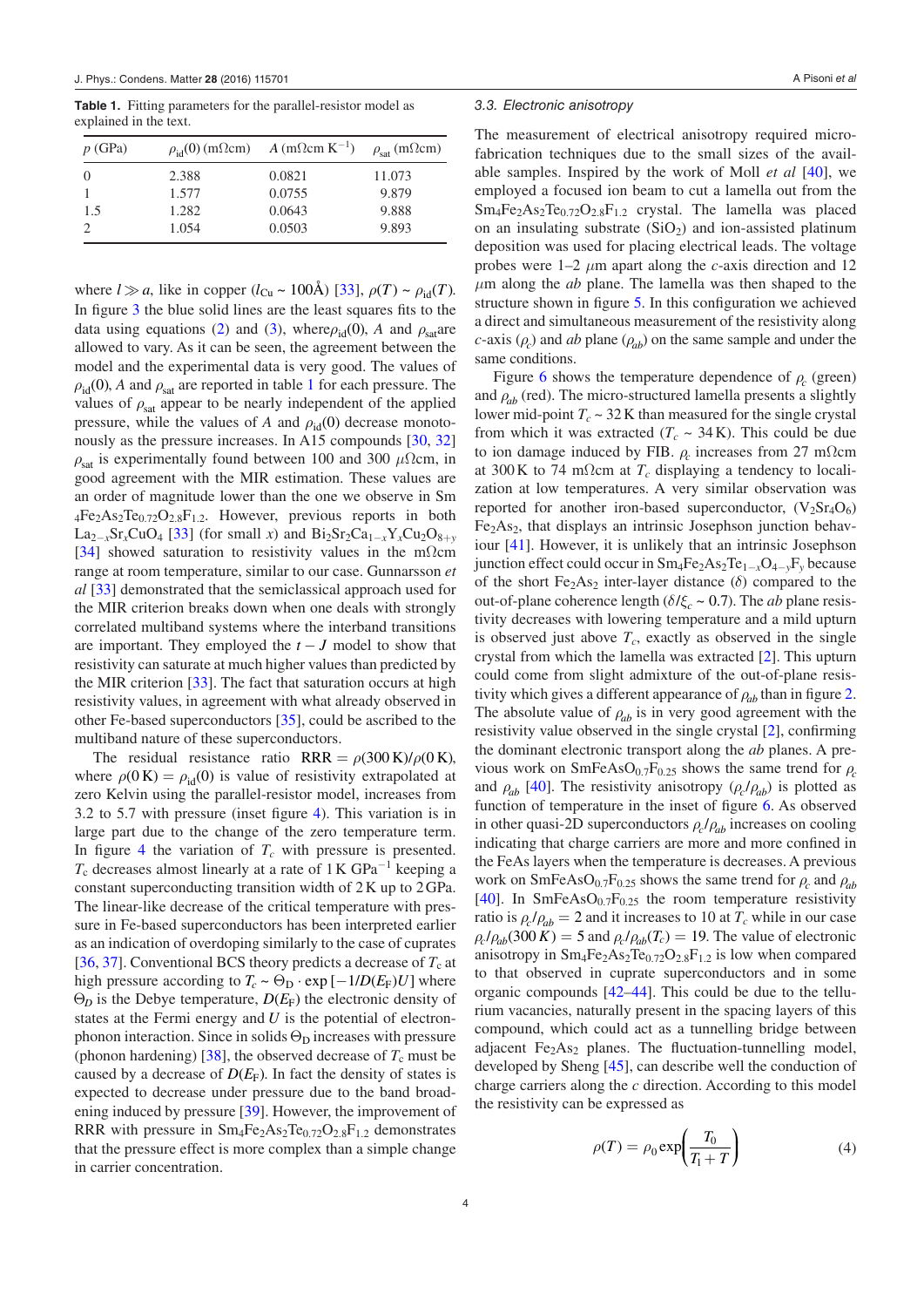<span id="page-5-0"></span>

**Figure 4.** Critical temperatures evaluated with different criteria (see text) as a function of pressure. Continuous lines are guide to the eye. The inset shows the behavior of  $\rho$  near the transition.

<span id="page-5-1"></span>

**Figure 5.** Scanning electron micrograph of the FIB cut lamella extracted from  $Sm_4Fe_2As_2Te_{0.72}O_{2.8}F_{1.2}$  single crystal. The U-shaped crystal (violet) is electrically connected with platinum leads from which voltage is measured along the *c*-axis (green leads) and *ab* plane (red leads) when a dc-current is applied through the yellow leads. **Figure 6.** Temperature dependence of resistivity measured along

<span id="page-5-3"></span>where

$$
T_0 = \frac{16\varepsilon_0 \hbar A V_0^{3/2}}{\pi e^2 k_B w^2 \sqrt{2m}}\tag{5}
$$

$$
T_1 = \frac{8\varepsilon_0 A V_0^2}{e^2 k_B w} \tag{6}
$$

<span id="page-5-4"></span>where  $k_B$  is the Boltzmann constant,  $\varepsilon_0$  is the vacuum permittivity, *w* is the tunnelling junction width, *m* is the electron effective mass,  $A$  is the tunnelling junction area and  $V_0$  is the tunnelling height barrier. The temperature dependence of  $\rho_c$  can be fitted very well to equation [\(4\)](#page-4-1) (blue line in figure [6\)](#page-5-2), using  $\rho_0 = 16.4$ mΩcm,  $T_0 = 220$  K and  $T_1 = 115$  K. Assuming an electron effective mass equal to the free electron mass and a value of *w* equal to the Fe<sub>2</sub>As<sub>2</sub> inter-layer distance, it's possible to estimate *A* and  $V_0$  (from equations  $(5)$  and  $(6)$ ) using the fitting parameters mentioned above. Our results give  $A = 3.8 \times 10^{-3} \mu m^2$  and a tunnelling energy barrier of 3 meV.

<span id="page-5-2"></span>

different crystallographic directions. The red curve represents the resistivity measured along the *ab* plane and it refers to the scale of the right, while the green curve represents the resistivity measured along the *c* direction and it refers to the scale on the left. The inset shows the electrical anisotropy as a function of temperature.

#### **4. Conclusions**

In conclusion we performed a systematic and detailed investigation of the superconducting properties of Sm4Fe2As2Te01−*<sup>x</sup>*O1−*<sup>y</sup>*F*y*. Resistivity measurements in magnetic fields up to 16 T reveal upper critical fields of  $\mu_0 H_{c2}^c(0) = 65$  T and  $\mu_0 H_{c2}^{ab}(0) = 90$  T parallel and perpendicular to the crystallographic *c*-axis direction. We observe unprecedented magnetic field anisotropy near  $T_c$ ,  $\gamma_H = 14$ , more than twice higher than in SmFeAsO1−*<sup>y</sup>*F*y*. With decreasing temperature,  $\gamma_H \rightarrow 1$  confirming the multiband, unconventional superconducting character of  $Sm_4Fe_2As_2Te_{01-x}O_{1-y}F_y$ . The measurement of electrical properties under hydrostatic pressures up to  $2 \text{GPa}$  demonstrates a linear decrease of  $T_c$